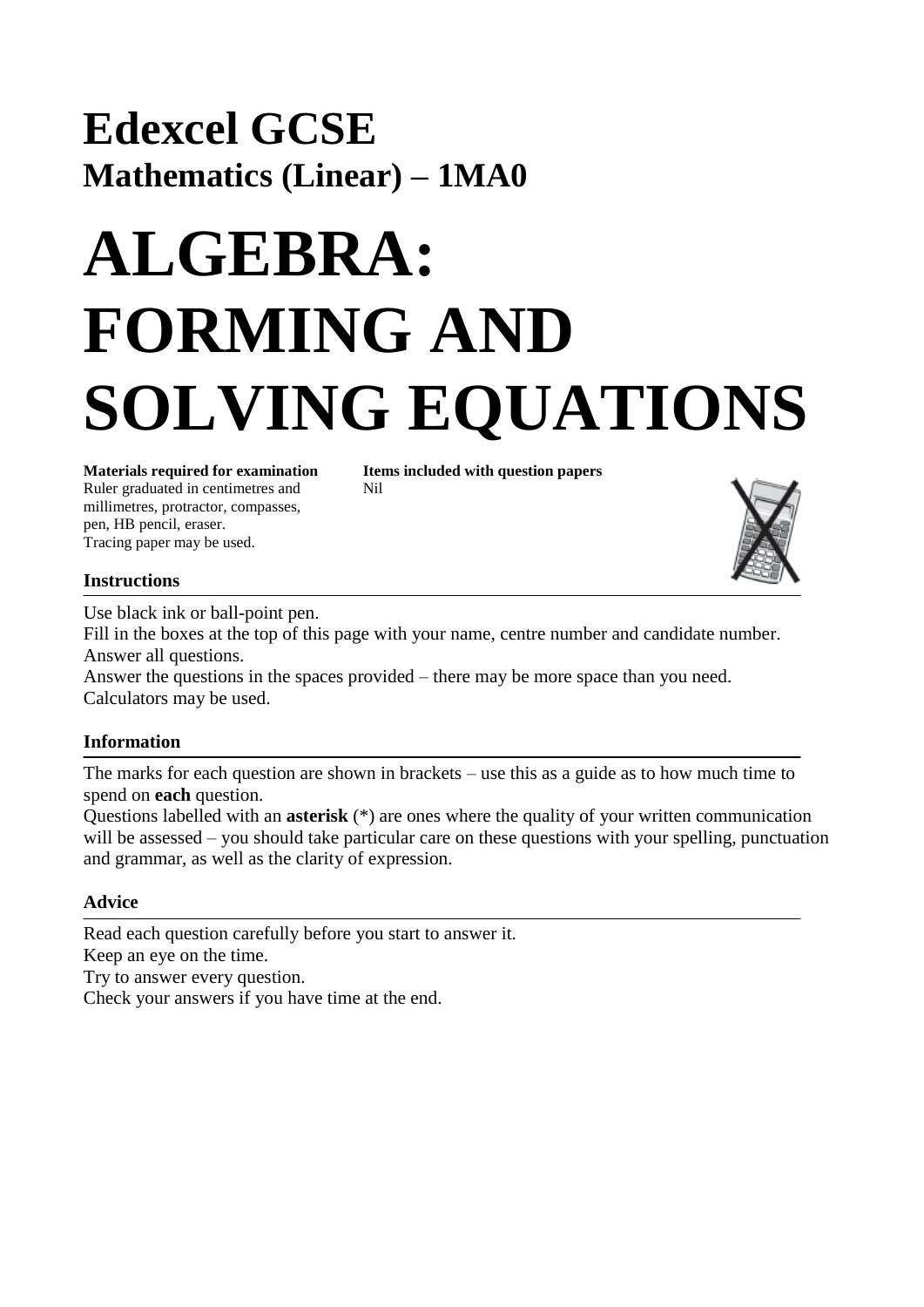

In the diagram, all measurements are in centimetres.

- *ABC* is an isosceles triangle.  $AB = 2x$  $AC = 2x$  $BC = 10$
- (a) Find an expression, in terms of *x*, for the **perimeter** of the triangle. Simplify your expression.

………………………

**(2)**

The perimeter of the triangle is 34 cm.

(b) Find the value of *x*.

**1.**

*x =*……………………… **(2) (4 marks)**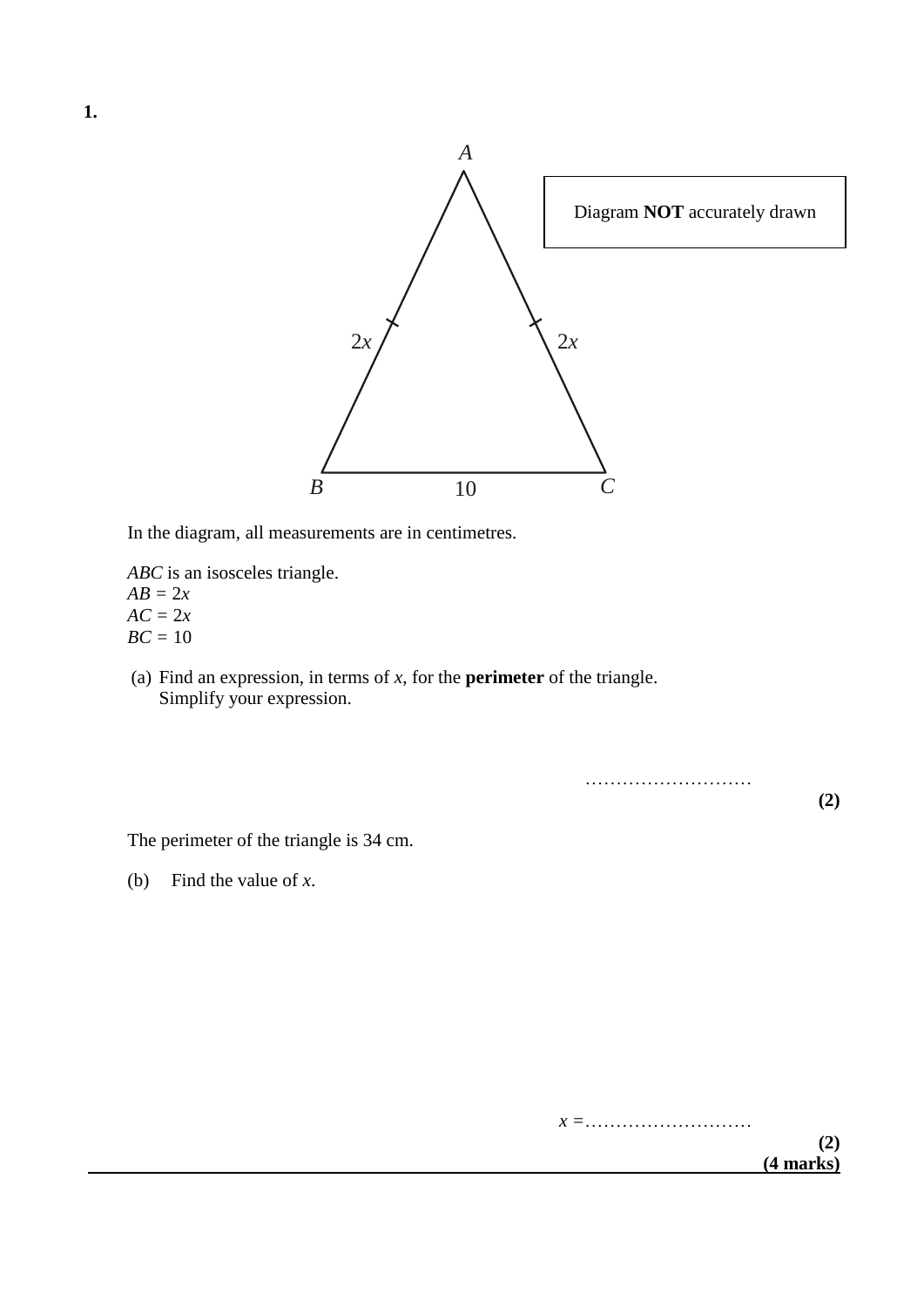

The lengths, in cm, of the sides of the triangle are  $3(x-3)$ ,  $4x-1$  and  $2x+5$ 

(a) Write down, in terms of *x*, an expression for the perimeter of the triangle.

....................... cm

The perimeter of the triangle is 49 cm.

(b) Work out the value of *x*.

**(2)**

*x* = ....................

**2.**

**(2) (4 marks)**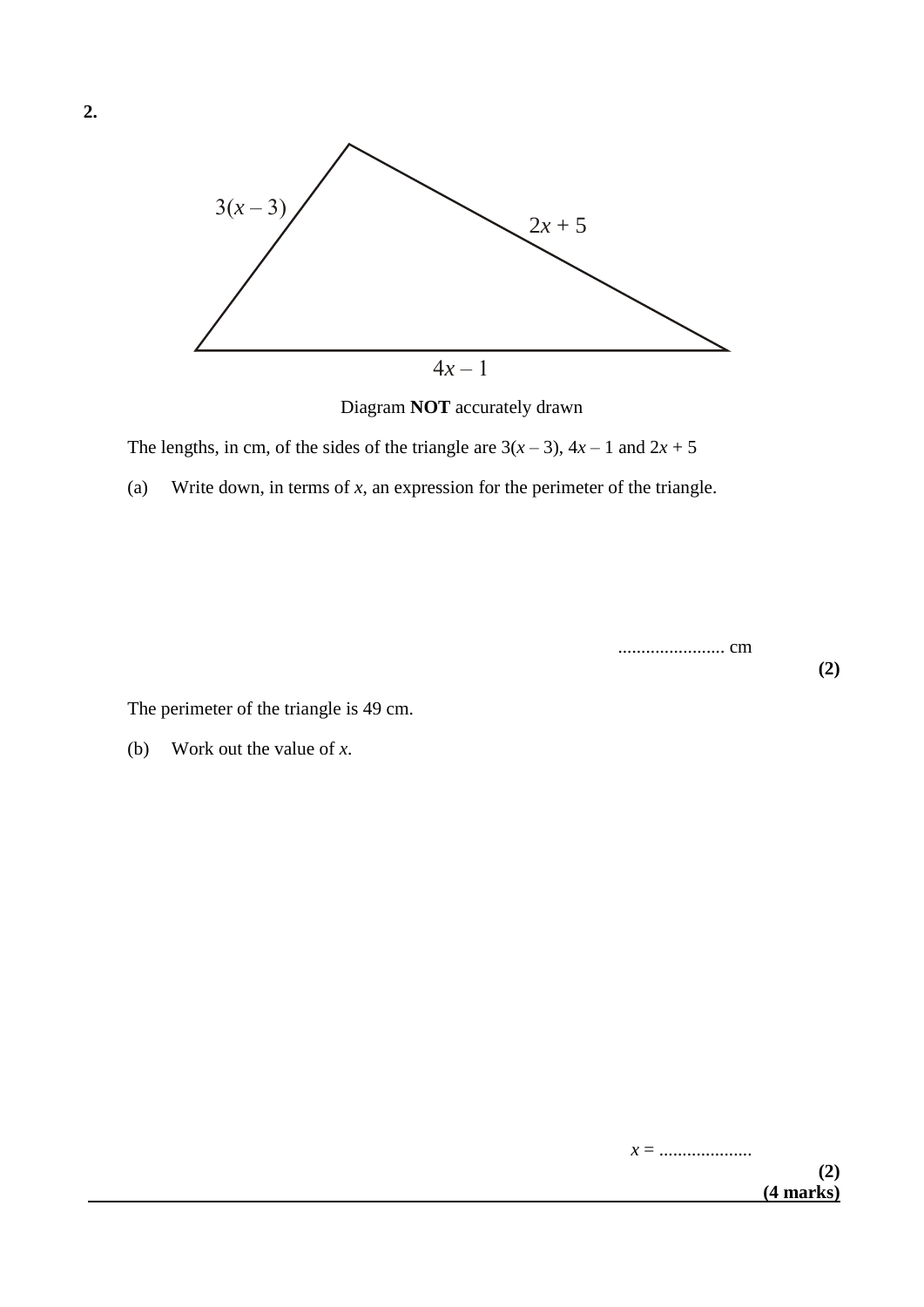

In the diagram, all measurements are in centimetres.

The lengths of the sides of the quadrilateral are

$$
2r+5
$$
  
2r  
4r-3  
r

(a) Find an expression, in terms of *r*, for the perimeter of the quadrilateral. Give your expression in its simplest form.

.........................................

**(2)**

The perimeter of the quadrilateral is 65 cm.

(b) Work out the value of *r*.

*r* = .....................................

**(2) (4 marks)**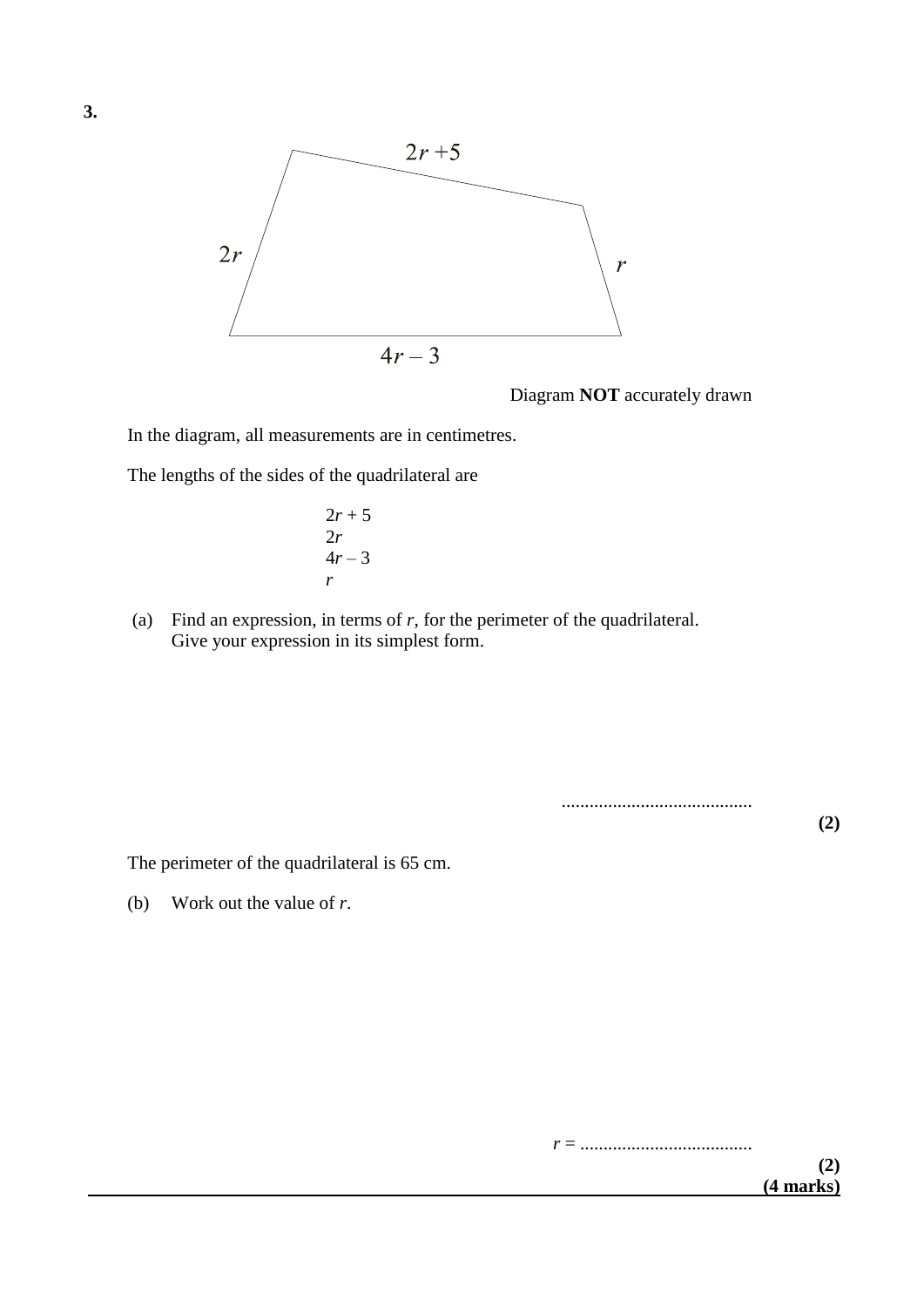

Diagram **NOT** accurately drawn

The sizes of the angles, in degrees, of the triangle are

 $2x + 7$ 2*x x* + 18

(a) Use this information to write down an equation in terms of *x*.

.............................................................................

(b) Use your answer to part (a) to work out the value of *x*.

*x* = ................................. **(2) (4 marks)**

**(2)**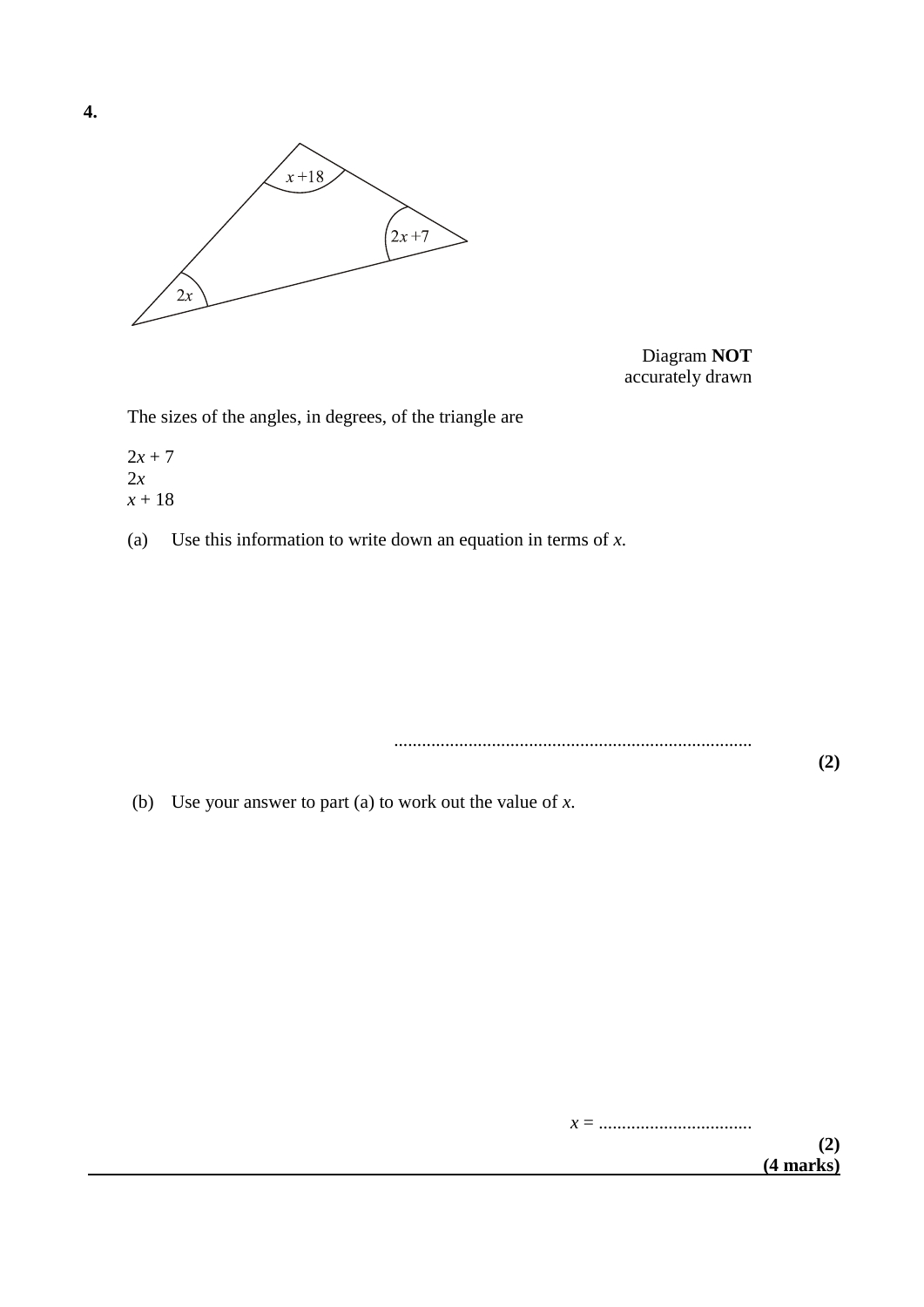

In this quadrilateral, the sizes of the angles, in degrees, are

*x* + 10 2*x* 2*x* 50

(a) Use this information to write down an equation in terms of *x*.

..............................................................................

**(2)**

(b) Work out the value of *x*.

*x* = ............................

**5.**

**(3) (5 marks)**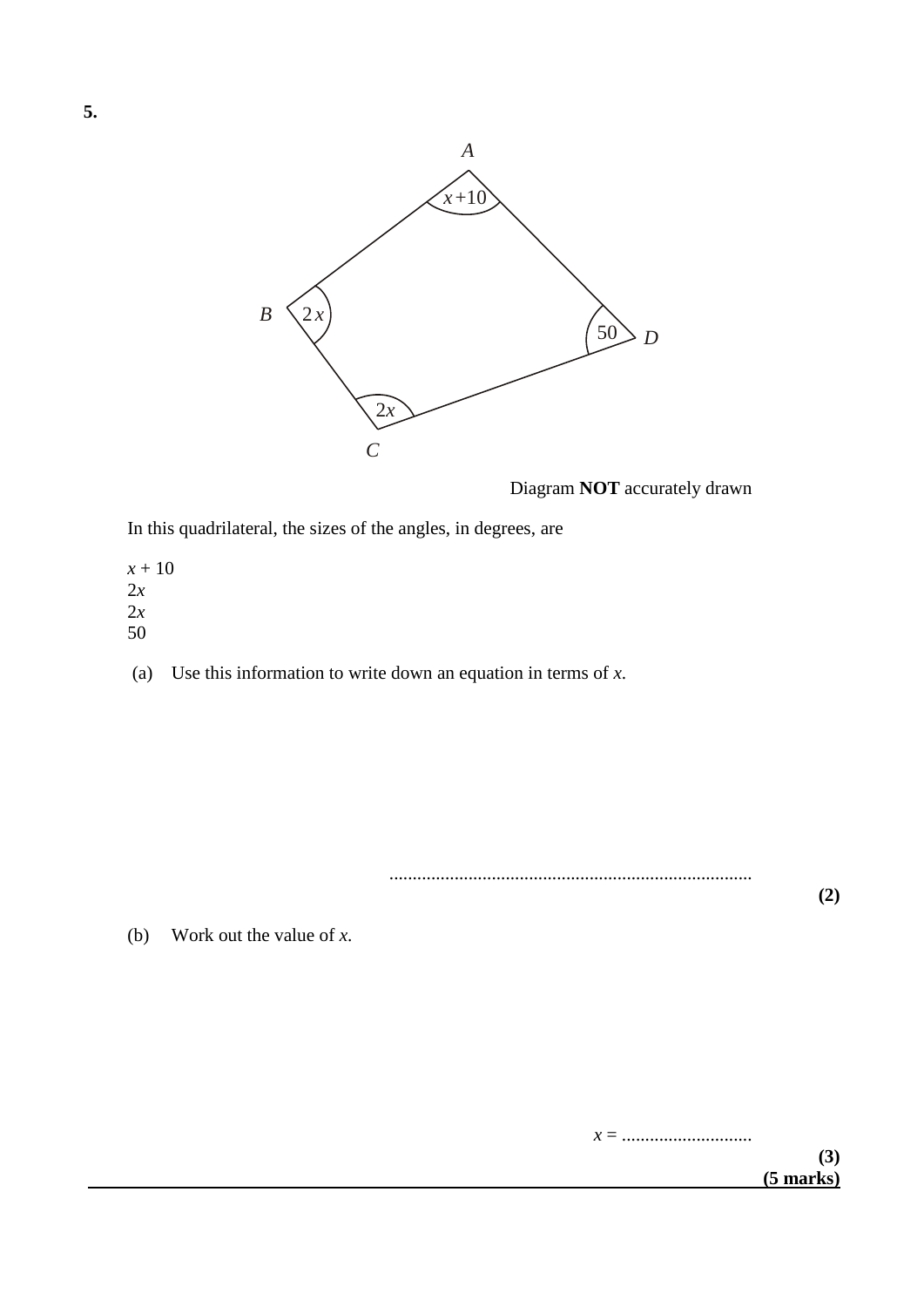

Diagram **NOT** accurately drawn

*ABCD* is a parallelogram.  $AD = (x + 4)$  cm,  $CD = (2x - 1)$  cm. The perimeter of the parallelogram is 24 cm.

(i) Use this information to write down an equation, in terms of *x*.

…………………………………………………….

(ii) Solve your equation.

*x* = ……………………………

 **(4 marks)**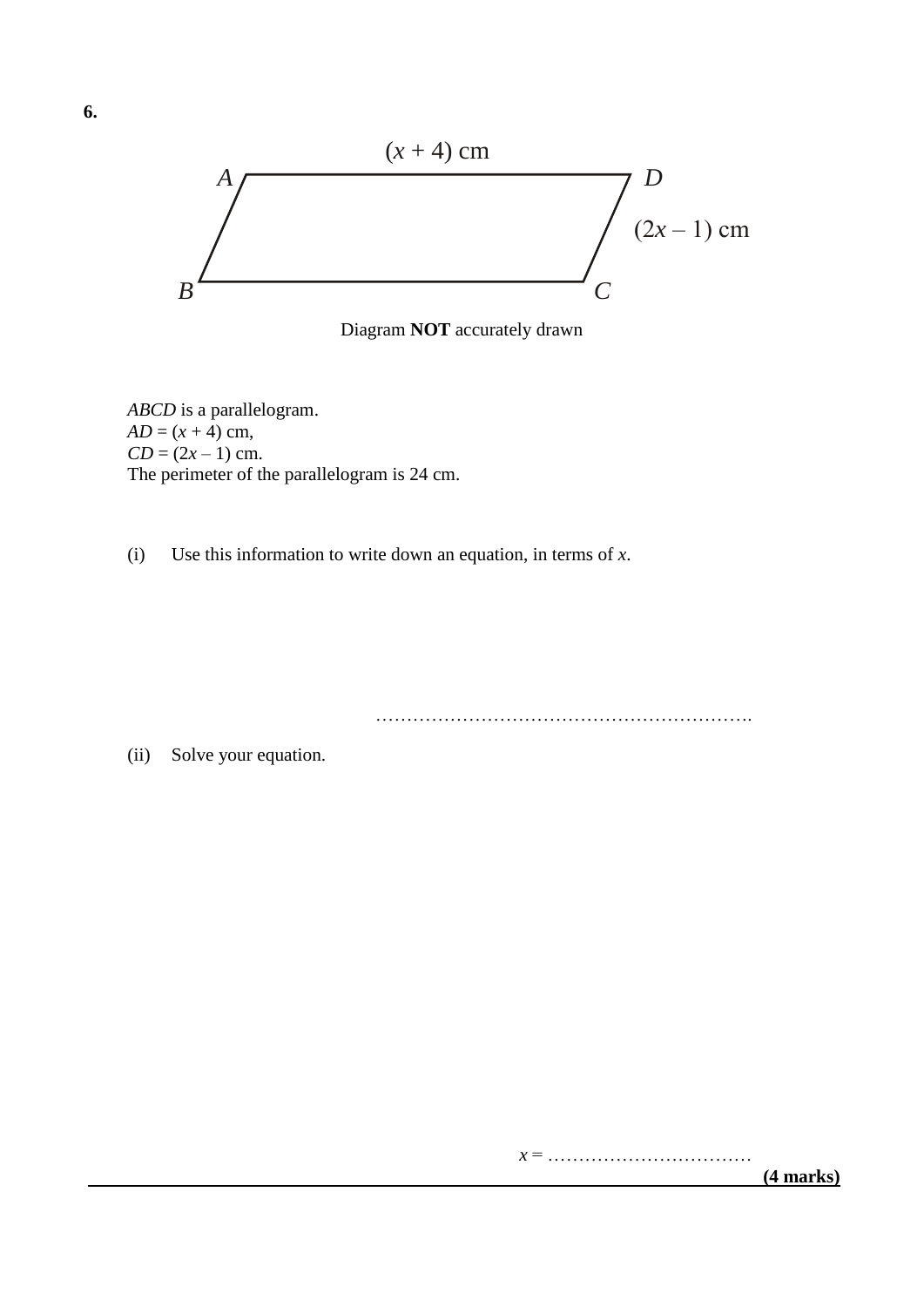**7.** The perimeter of this triangle is 19 cm. All lengths on the diagram are in centimetres.



Diagram **NOT** accurately drawn

Work out the value of *t*.



The diagram shows a triangle. The sizes of the angles, in degrees, are

> 3*x* 2*x*  $x + 30$

Work out the value of *x*.

*x* = ...................

 **(3 marks)**